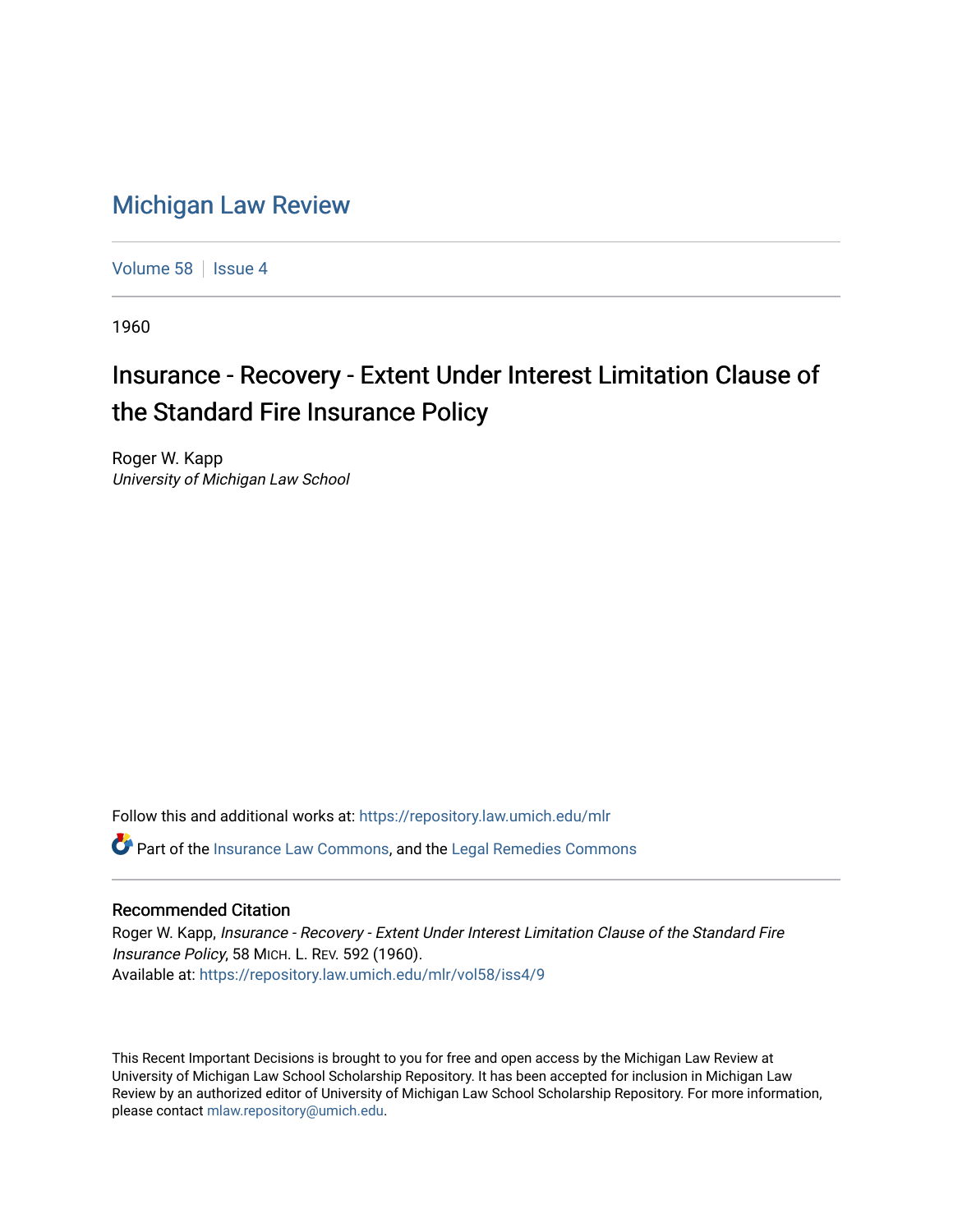INSURANCE-RECOVERY-EXTENT UNDER INTEREST LIMITATION CLAUSE OF THE STANDARD FIRE INSURANCE POLICY - Plaintiff leased vacant land and erected a building thereon. At the election of the lessor the lease could be terminated upon thirty days' notice, plaintiff having the right to remove the building. Defendant issued to plaintiff a policy insuring the building against loss by fire to the extent of the cash value of the property at the time of loss, but not exceeding the repair or replacement cost, "nor in any event for more than the interest of the insured."1 The building was destroyed by fire and plaintiff sued to recover the full amount of the insurance. The trial court refused to admit defendant's proffered evidence that three months prior to the fire plaintiff's lessor served notice terminating the lease and had taken action to dispossess, and that plaintiff had made arrangements to have the building demolished. On appeal, *held,* reversed. As affecting the amount of the insured's recovery under the interest limitation clause and as constituting a factor in the cost or value of the destroyed building the evidence was properly excluded. However, such evidence should have been admitted as bearing on the question whether insured had any insurable interest in the building.2 *Federowicz. v. Potomac Insurance Co.,* 7 App. Div. (2d) 330, 183 N.Y.S. (2d) 115 (1959).

Recovery under the New York standard fire insurance policy is limited by the language "nor in any event for more than the interest of the insured."S Superimposed on this stated limitation seems to be an unwritten limitation which recognizes the fire insurance policy as a contract of indemnity only.<sup>4</sup> Where the property interest of the insured is less than a fee, the interestlimitation clause and the indemnity principle would produce identical

<sup>1</sup>Z'/ N.Y. Consol. Laws (McKinney, 1949) §168; principal case at 331.

<sup>2</sup>For insurance on property to be validly obtained, the insured must have an insurable interest in the property. In the principal case there were provisions of the lease upon which a finding might be made, in the absence of other proof, that upon giving notice to remove and the failure of the tenant to remove within the required time the building . became the property of the lessor. If such were found, then the plaintiff would have no insurable interest. See VANCE, INSURANCE §29 (1951).

<sup>8</sup>This standard policy has been adopted in most of the states in the same form or with only minor deviations; 1951 INS. L.J. 785 at 786-787; 48 N.W. UNIV. L. REV. 354 at 355, n.  $6$  (1953). For general discussions of the standard fire insurance policy, see 42 CoL. L. REv. 1227 (1942); 39 ILL. L. REv. 66 (1944); 20 J. AMER. INS, 15 (April 1943); 20 J, AMER. INS. 9 (Sept. 1943).

4PATIERSON, EssENTIALS OF INSURANCE LAW, 2d ed., 137 (1957); 4 APPLEMAN, INSURANCE §2107, pp. 10-11 (1941); 6 id., §3823.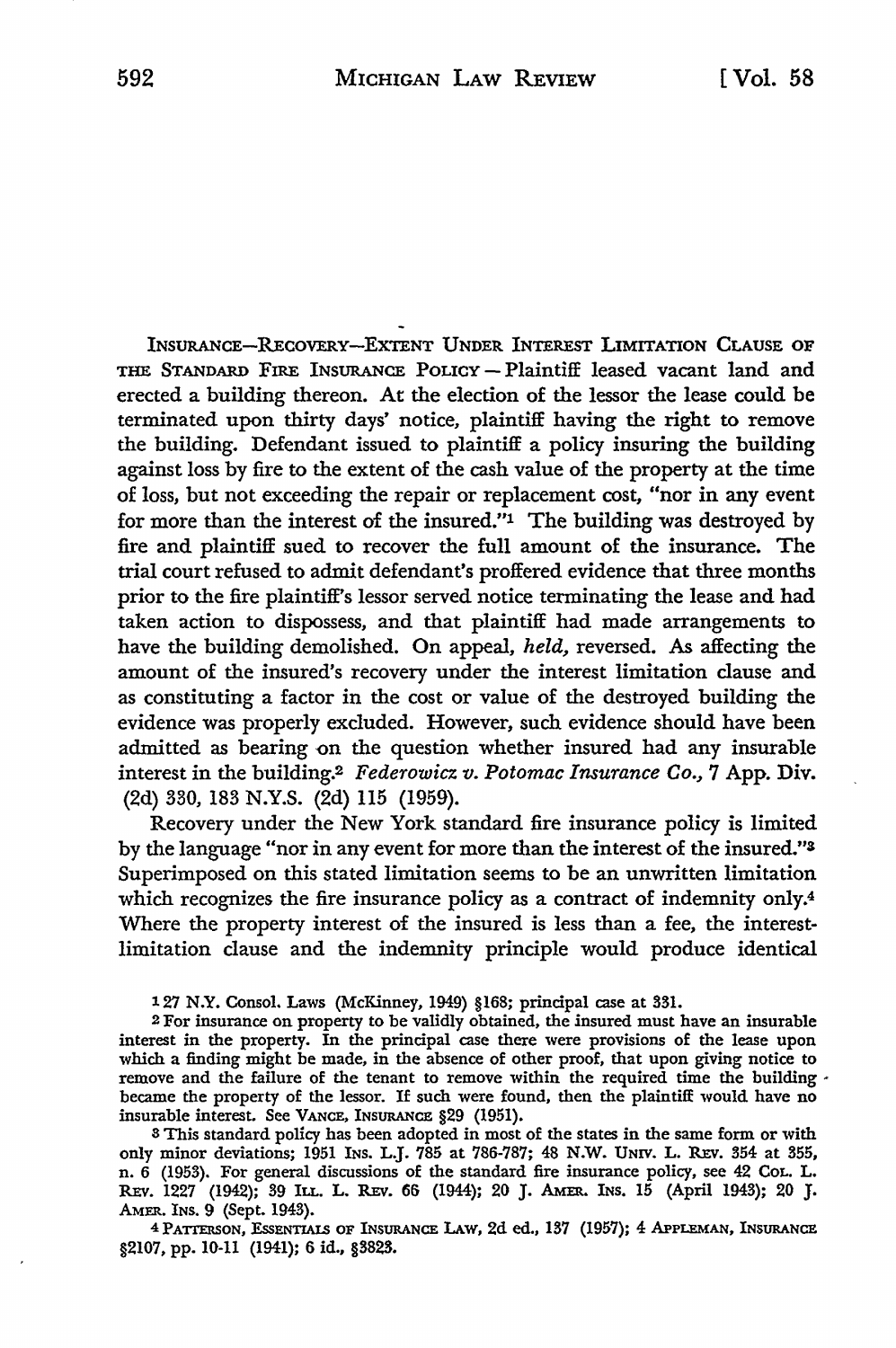results since a determination of the amount for which indemnity will be had is based on the extent of the property interest. However, where the insured's property interest is a fee, different results would be reached depending on whether the interest-limitation clause or the indemnity principle were applied, since the factors used to measure each are different. Obviously the interest-limitation clause would be wholly ineffectual as a limitation on recovery where the interest is a fee; there would be no limited interest. In such a case, an otherwise unlimited recovery could still be reduced by the application of the indemnity principle where the insured suffered a financial loss of less than the value of the fee. Be this as it *may,*  considerable authority supports the proposition adopted in the principal case that the holder of the fee in a building may recover the full value thereof, not exceeding the amount of insurance, regardless of other factors which might tend *to* reduce or eliminate his actual financial loss.5 The holder of the fee in betterments and improvements is similarly entitled to full recovery on a fire insurance policy when such betterments and improvements are destroyed by fire.<sup>6</sup> Cases which are concerned with insurance of a less-thana-fee interest, a limited interest, generally limit recovery to an amount which is compatible with both the limited-interest clause and the indemnity principle. In these cases, the interest of the insured has been consistently dealt with as his *property* interest, whether it be as lessee,<sup>7</sup> vendor,<sup>8</sup> life

<sup>5</sup> Laurent v. Chatham Fire Ins. Co., 1 Hall (N.Y.) 45 (1828) (lease giving lessee right to remove building was about to expire when fire destroyed building); First Nat. Bank of Highland Park v. Boston Ins. Co., 17 Ill. (2d) 147, 160 N.E. (2d) 802 (1959) (land contract vendor of buildings destroyed, contract price less than amount of insurance); Girard Ins. Co. v. Taylor, 6 App. Div. (2d) 359, 177 N.Y.S. (2d) 42 (1958) (owner of land and building who conveyed the land but retained the building with right to remove); Heidisch v. Globe and Republic Ins. Co., 368 Pa. 602, 84 A. (2d) 566 (1951) (owner of property condemned by eminent domain still held title); Rosenbloom v. Maryland Ins. Co., 258 App. Div. 14, 15 N.Y.S. (2d) 304 (1939) (building owner had contracted to sell land and build; after fire, the land was sold by owner for only a slightly reduced price); Godwin v. Iowa State Ins. Co., (Mo. App. 1930) 27 S.W. (2d) 464- (plaintiff prior to fire ordered building demolished); German Fire Ins. Co. v. Duncan, 140 Ky. 27, 130 S.W. 804 (1910) (vendor of land who retained right to remove building); Irwin v. Westchester Fire Ins. Co., 58 Misc. 441, 109 N.Y.S. 612 (1908) (owner of a building declared to be a public nuisance and ordered removed; fire destroyed the building prior to removal); Tiemann v. Citizens' Ins. Co., 76 App. Div. *5,* 78 N.Y.S. 620 (1920) (vendor received full purchase price); Foley v. Manufacturers' & Builders' Fire Ins. Co., 152 N.Y. 131, 46 N.E. 318 (1897) (owner of building partially completed at time of destruction; by his contract with insured, contractor was liable for completion of the building); Washington Mills Emery Mfg. Co. v. Weymouth & Braintree Mut. Fire Ins. Co., 135 Mass. 503 (1883); Washington Mills Emery Mfg. Co. v. Commercial Fire Ins. Co., (C.C. Mass. 1882) 13 F. 646 (vendor of land who retained ownership of building and right to remove; building was destroyed by fire).

6Modem Music Shop v. Concordia Fire Ins. Co., 131 Misc. 305,226 N.Y.S. 630 (1927) (lessee made improvements over which he retained full ownership and right to remove at termination of lease; improvements were destroyed by fire).

7 See Niblo v. North Amer. Ins. Co., 1 Sandf. (N.Y.) 551 (1848); Hale v. Simmons, 200 Ark. 556, 139 S.W. (2d) 696 (1940); Lighting Fixture Supply Co. v. Fidelity Union Fire Ins. Co., (5th Cir. 1932) *55* F. (2d) llO; Sievers v. Union Assur. Society of London, (Cal. 1912) 128 P. 771.

s See Shotwell v. Jefferson Ins., *5* Bos. (N.Y.) 247 (1859); McWilliams v. Farm & City Mut. Ins. Assn., 248 Iowa 233, 80 N.W. (2d) 320 (1957).